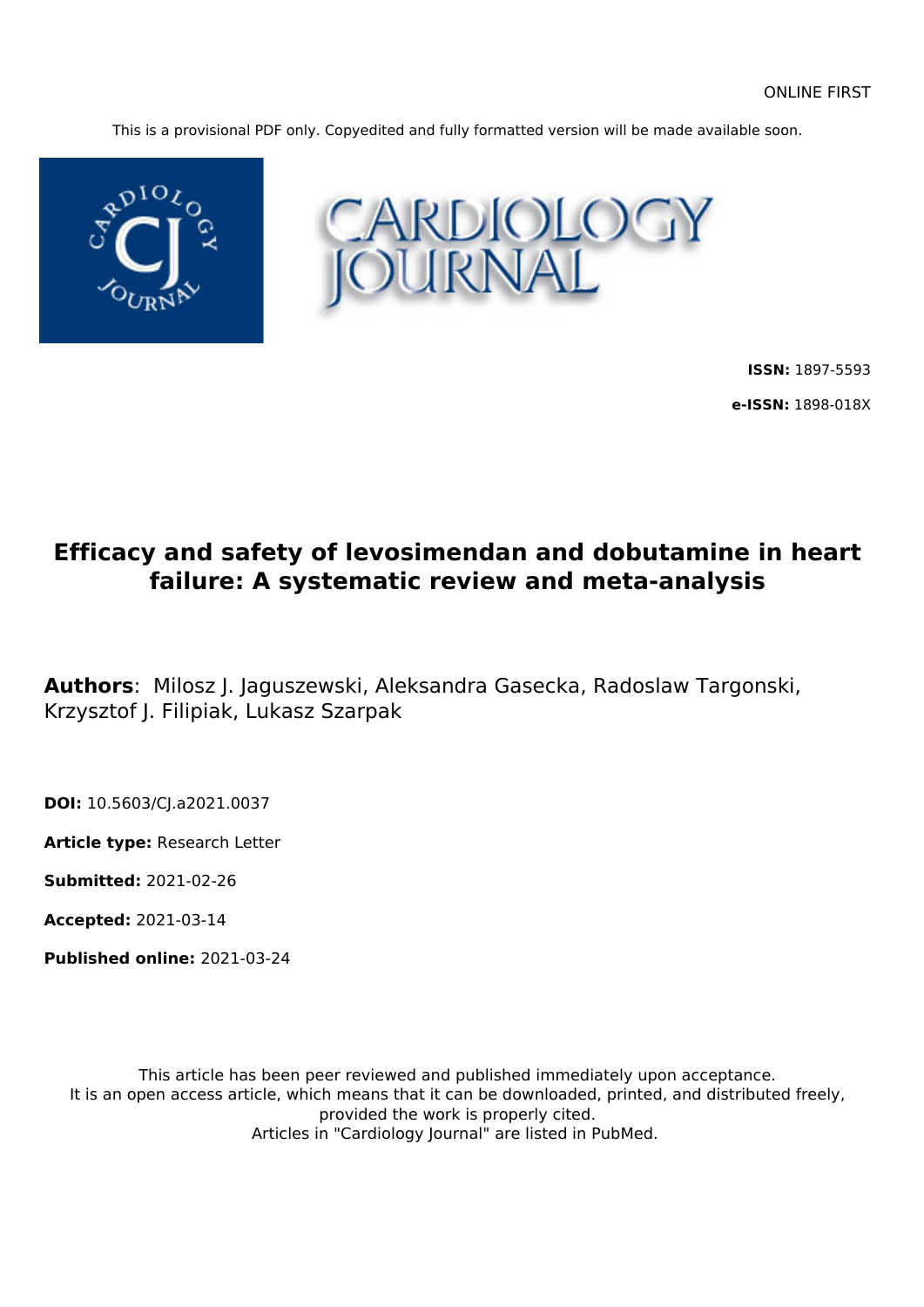## **Efficacy and safety of levosimendan and dobutamine in heart failure: A systematic review and meta-analysis**

Milosz J. Jaguszewski et al., Levosimendan and dobutamine in heart failure

Milosz J. Jaguszewski<sup>1</sup>, Aleksandra Gasecka<sup>2, 3</sup>, Radoslaw Targonski<sup>1, 4</sup>, Krzysztof J. Filipiak<sup>2</sup>, Lukasz Szarpak<sup>5, 6</sup>

<sup>1</sup>1<sup>st</sup> Department of Cardiology, Medical University of Gdansk, Poland <sup>2</sup>1<sup>st</sup> Chair and Department of Cardiology, Medical University of Warsaw, Poland <sup>3</sup>Department of Cardiology, University Medical Center Utrecht, The Netherlands <sup>4</sup>Department of Cardiac and Vascular Surgery, Medical University of Gdansk, Poland <sup>5</sup>Maria Sklodowska-Curie Medical Academy in Warsaw, Poland <sup>6</sup>Maria Sklodowska-Curie Białystok Oncology Center, Białystok, Poland

Address for correspondence: Aleksandra Gąsecka, MD, PhD, 1 st Chair and Department of Cardiology, Medical University of Warsaw, ul. Banacha 1a, 02–097 Warszawa, Poland, tel. +48) 22 599 19 51, e-mail: aleksandra.gasecka@wum.edu.pl

The article "Levosimendan accelerates recovery in patients with takotsubo cardiomyopathy" by Yaman et al. [1], has been read with great interest. Therein, the authors found that the loading dose and subsequent continuous intravenous administration of levosimendan improves the recovery in patients with takotsubo cardiomyopathy. These results confirm the multifaceted cardioprotective effects of levosimendan, as demonstrated previously [2].

Levosimendan is a new inodilator which has three main mechanisms of action: increases the calcium sensitivity of cardiomyocytes by binding to cardiac troponin C, acts as a vasodilator due to the opening of potassium channels, thus exerting cardioprotective effects [3]. Levosimendan is indicated for inotropic support in acute decompensated heart failure (HF) in situations where conventional therapy is not sufficient, and in cases where inotropic support is considered appropriate (class IIb recommendation according to the European Society of Cardiology guidelines) [4]. Dobutamine, in turn, remains the most widely used therapy in patients with acute decompensated HF. Although dobutamine improves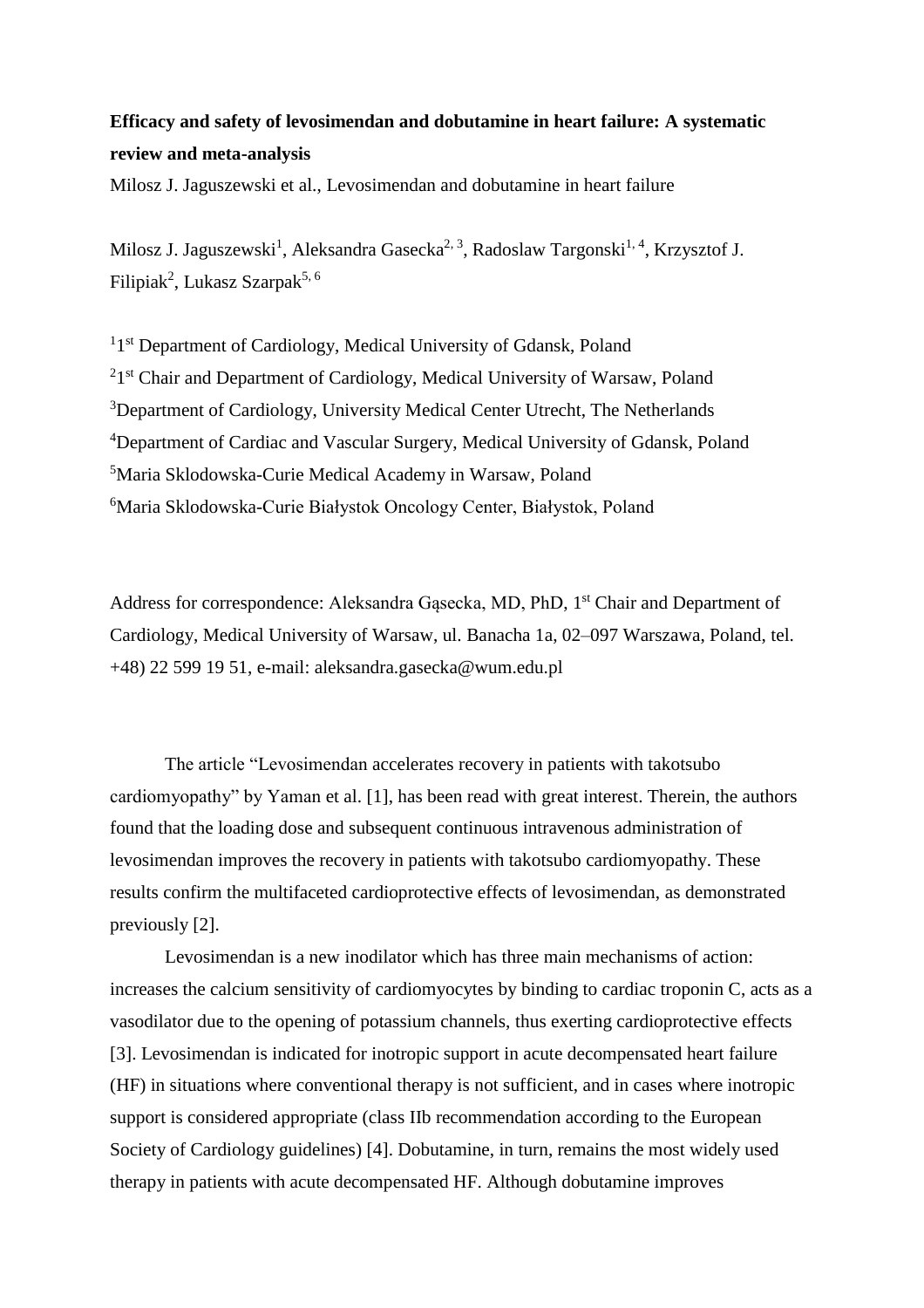hemodynamics and symptoms in these patients, it has been associated with an increased risk of death and other cardiovascular events [5]. Hence, there is a greatly unmet need for agents that improve hemodynamics and relieve symptoms without adversely affecting survival. In contrast to dobutamine, levosimendan has a safe and predictable profile of action and does not induce tolerance, facilitating its administration in HF patients [6].

Because the results of previous clinical studies are inconclusive, herein was performed a systematic review and meta-analysis to verify the efficacy and safety of levosimendan and dobutamine in patients with acute HF. Two authors (L.S. and A.G.) independently searched PubMed, the Cochrane Library and the Google Scholar for articles written in English (last update January  $7<sup>th</sup>$ , 2021). The key search words were: "levosimendan" AND "dobutamine" AND "heart failure" OR "HF". All statistical analyses were performed with Review Manager Software 5.4 (The Cochrane Collaboration, Oxford, Copenhagen, Denmark). All results are presented as mean difference (MD) or odds ratio (OR) with 95% confidence interval (CI). When the continuous outcome was reported in a study as median, range, and interquartile range, means and standard deviations were estimated using the formula described by Hozo et al. [7]. The random-effects model was used for  $I^2 > 50\%$ . Statistical testing was two-tailed. P < 0.05 was considered statistically significant.

Ten studies including 2305 were eligible for quantitative analysis. The full list of the included publications is presented in **Supplementary Digital Content**. Characteristics of included studies was presented in **Supplementary Table S1**. In-hospital mortality (or 30-day mortality) group was reported in 10 studies and occurred in 8.4% patients treated with levosimendan and 12.7% patients treated with dobutamine (OR =  $0.65$ ; 95% CI: 0.50–0.86; p  $= 0.002$ ;  $I^2 = 47\%$ ; Fig. 1). In contrast, 6-month mortality was reported in 3 studies and was 25.8% for levosimendan compared with 29.5% for dobutamine (OR = 0.84; 95% CI: 0.67– 1.04;  $p = 0.11$ ;  $I^2 = 36\%$ ; **Suppl. Fig. S1**).

The use of levosimendan compared to dobutamine was associated with a lower frequency of complications including acute decompensated cardiac failure (12.2% vs. 16.8%, respectively; OR = 69; 95% CI: 0.51–0.93; p = 0.02;  $I^2 = 0$ %), and a higher risk of atrial fibrillation (8.1% vs. 5.4%; OR = 1.56; 95% CI: 1.04–2.35; p = 0.03;  $I^2 = 0$ %). A detailed overview of adverse events is presented in **Supplementary Table S2**.

Length of hospital stay was  $10.7 \pm 7.0$  days in the levosimendan group compared to 12.4  $\pm$  6.6 days in the dobutamine group (MD = -1.92; 95% CI: -2.47 to -1.36; p < 0.001; I<sup>2</sup> = 0%; **Suppl. Fig. S2**).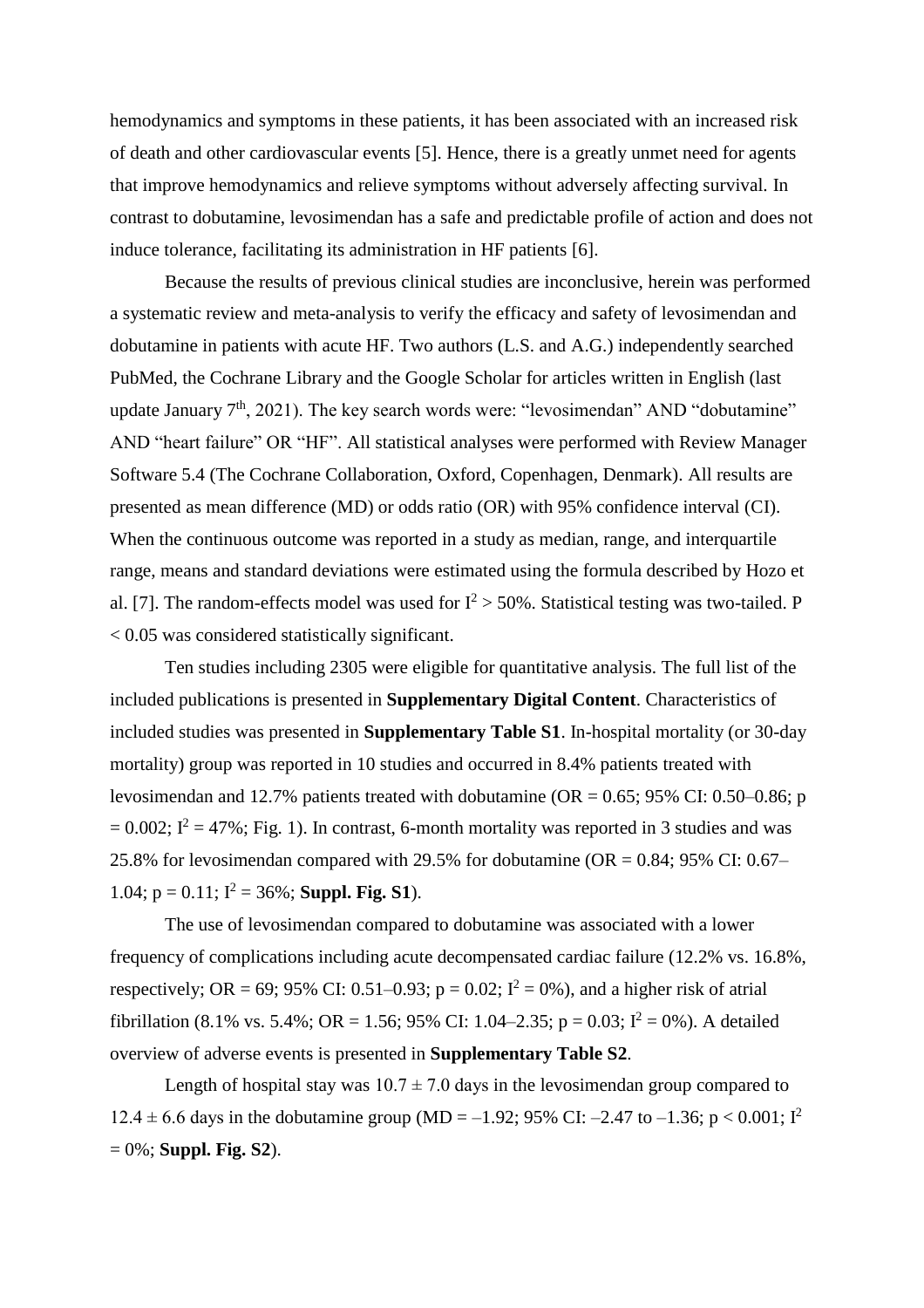In conclusion, the present study demonstrated that levosimendan decreased in-hospital (or 30-days) mortality and length of hospital stay, compared to dobutamine. In addition, there was a trend towards lower 6-month mortality on levosimendan. Taking into account the promising results of our meta-analysis and the cardioprotective effects of levosimendan demonstrated in multiple studies, there is a need for a well-designed multicenter randomized placebo-controlled study, including an adequately large group of outpatients with acute HF to ultimately determine the effect of levosimendan on long-term prognosis [8].

## **Conflict of interest:** None declared

## **References**

- 1. Yaman M, Arslan U, Kaya A, et al. Levosimendan accelerates recovery in patients with takotsubo cardiomyopathy. Cardiol J. 2016; 23(6): 610–615, doi: [10.5603/CJ.a2016.0100,](http://dx.doi.org/10.5603/CJ.a2016.0100) indexed in Pubmed: [27910084.](https://www.ncbi.nlm.nih.gov/pubmed/27910084)
- 2. Pollesello P, Papp Z. The cardioprotective effects of levosimendan: preclinical and clinical evidence. J Cardiovasc Pharmacol. 2007; 50(3): 257–263, doi: [10.1097/FJC.0b013e3180986230,](http://dx.doi.org/10.1097/FJC.0b013e3180986230) indexed in Pubmed: [17878752.](https://www.ncbi.nlm.nih.gov/pubmed/17878752)
- 3. Pathak A, Lebrin M, Vaccaro A, et al. Pharmacology of levosimendan: inotropic, vasodilatory and cardioprotective effects. J Clin Pharm Ther. 2013; 38(5): 341–349, doi: [10.1111/jcpt.12067,](http://dx.doi.org/10.1111/jcpt.12067) indexed in Pubmed: [23594161.](https://www.ncbi.nlm.nih.gov/pubmed/23594161)
- 4. Harjola VP, Giannakoulas G, von Lewinski D, et al. Use of levosimendan in acute heart failure. Eur Heart J Suppl. 2018; 20(Suppl I): I2–II10, doi: [10.1093/eurheartj/suy039,](http://dx.doi.org/10.1093/eurheartj/suy039) indexed in Pubmed: [30555279.](https://www.ncbi.nlm.nih.gov/pubmed/30555279)
- 5. Bayram M, De Luca L, Massie MB, et al. Reassessment of dobutamine, dopamine, and milrinone in the management of acute heart failure syndromes. Am J Cardiol. 2005; 96(6A): 47G–58G, doi: [10.1016/j.amjcard.2005.07.021,](http://dx.doi.org/10.1016/j.amjcard.2005.07.021) indexed in Pubmed: [16181823.](https://www.ncbi.nlm.nih.gov/pubmed/16181823)
- 6. Slawsky MT, Colucci WS, Gottlieb SS, et al. Acute hemodynamic and clinical effects of levosimendan in patients with severe heart failure. Study Investigators. Circulation. 2000; 102(18): 2222–2227, doi: [10.1161/01.cir.102.18.2222,](http://dx.doi.org/10.1161/01.cir.102.18.2222) indexed in Pubmed: [11056096.](https://www.ncbi.nlm.nih.gov/pubmed/11056096)
- 7. Hozo SP, Djulbegovic B, Hozo I. Estimating the mean and variance from the median, range, and the size of a sample. BMC Med Res Methodol. 2005; 5: 13, doi: [10.1186/1471-2288-5-13,](http://dx.doi.org/10.1186/1471-2288-5-13) indexed in Pubmed: [15840177.](https://www.ncbi.nlm.nih.gov/pubmed/15840177)
- 8. Tycińska A, Gierlotka M, Bugajski J, et al. Levosimendan in the treatment of patients with acute cardiac conditions: an expert opinion of the Association of Intensive Cardiac Care of the Polish Cardiac Society. Kardiol Pol. 2020; 78(7-8): 825–834, doi: [10.33963/KP.15551,](http://dx.doi.org/10.33963/KP.15551) indexed in Pubmed: [32788567.](https://www.ncbi.nlm.nih.gov/pubmed/32788567)